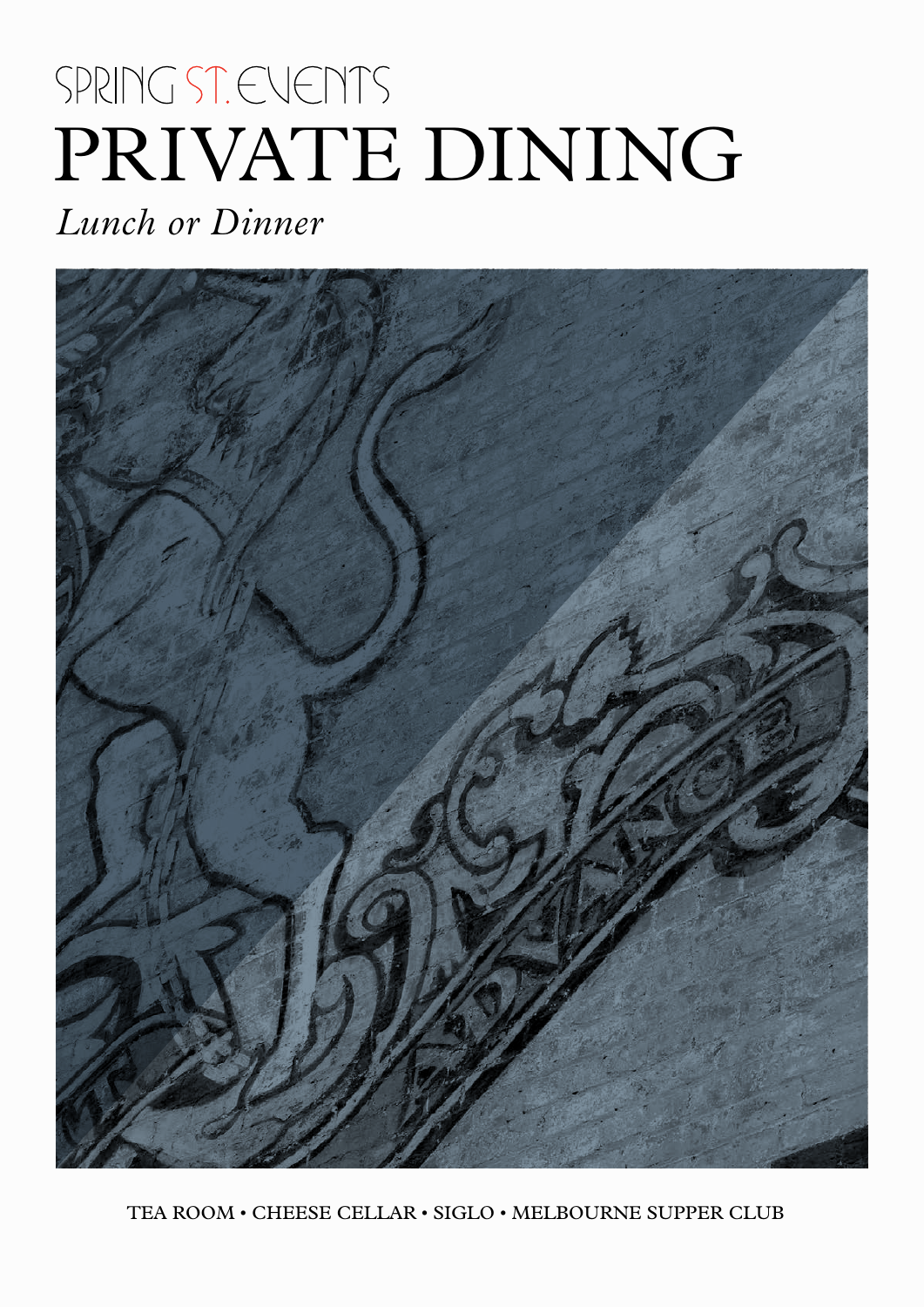

### ICONIC MELBOURNE VENUES

Whether you are planning a corporate dinner, a personal celebration, a presentation or a full day conference, our iconic Melbourne venues, offer distinctly versatile experiences.

These versatile spaces cater to all types of events, allowing for a variety of room configurations, including theatre style, board room, stand up cocktail events and intimate dining.

#### جاد

#### **for further information please contact**

**Jess Lazzaro or Sara Dean**

Phone: 03 9654 0811 · Mobile: 0427 230 166 · Email: info@springstreetevents.com.au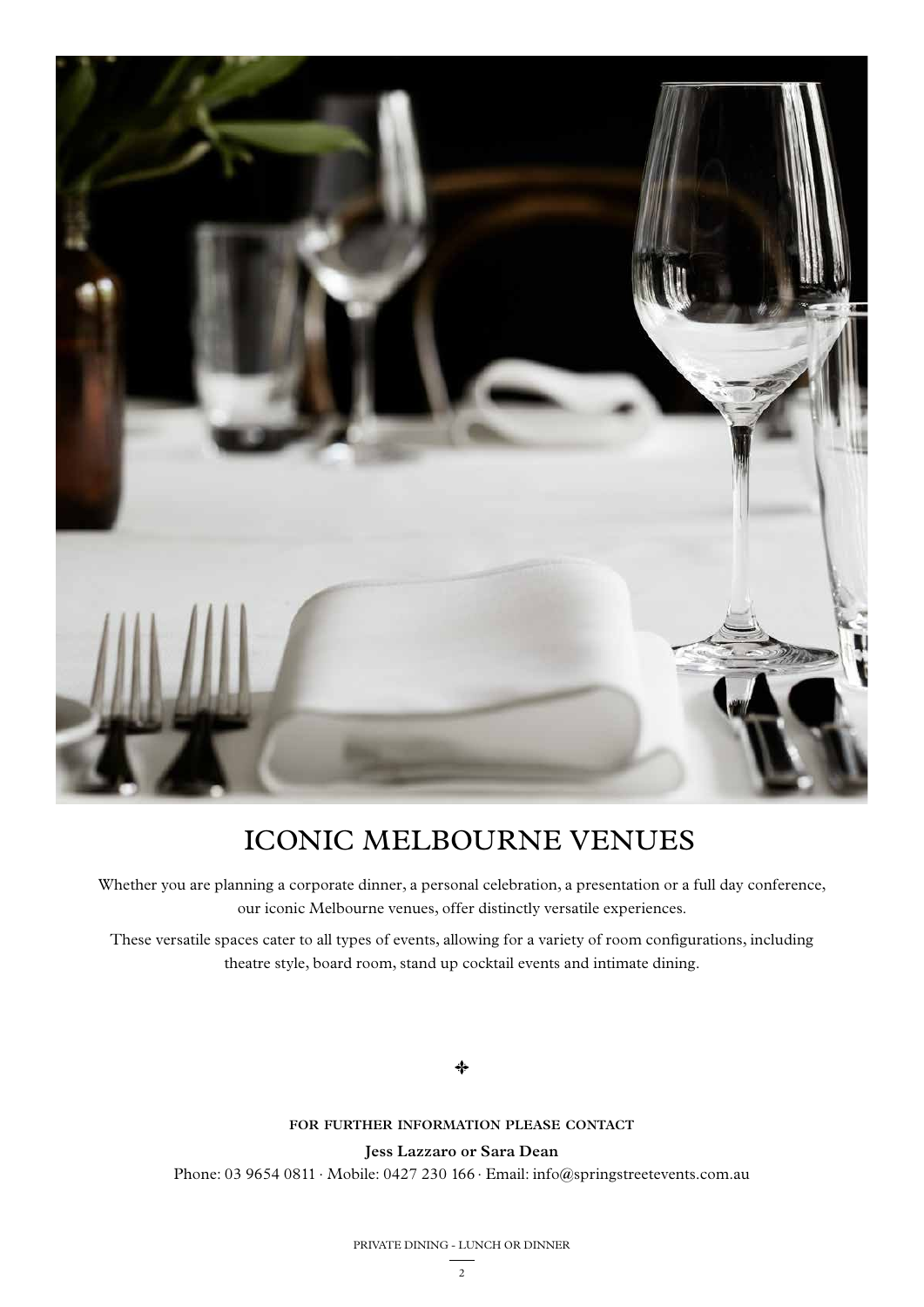### GUIDELINES

#### OPERATION TIMES

\*Reservations are for a maximum of 4 hours for a lunch event and 5 hours for an evening event. Reservations exceeding 5 hours will incur an additional minimum spend requirement of \$1,000 per hour.

| Cheese Cellar                             | Tea Room / Supper Club             | Siglo                                               |
|-------------------------------------------|------------------------------------|-----------------------------------------------------|
| Lunch $12.00 \text{pm} - 4.00 \text{pm}$  | $12.00 \text{pm} - 4.00 \text{pm}$ | $12.00 \text{pm} - 4.00 \text{pm}$                  |
| Dinner $6.00 \text{pm} - 11.00 \text{pm}$ | $6.00 \text{pm} - 12.00 \text{am}$ | $6.00 \text{pm} - 12.00 \text{am}$ (Sun - Mon ONLY) |

*It is the responsibility of the organiser to inform all guests attending that the event is exclusive to the reserved area ie. the Tea Room, and that entry into other venues within the building will not be permitted.*

#### SEATING CAPACITY

| Configuration | Tea Room | Cheese Cellar | Supper Club | Siglo |
|---------------|----------|---------------|-------------|-------|
| Cocktail      | 80       | 40            | 90          | 150   |
| Seated        | 50       | 28            | 20          | 80    |

*\*\*Please note that our venues may have reduced capacities due to government restrictions. Please contact your event co-ordinator for details.*

#### MINIMUM SPEND ~ TEA ROOM, CHEESE CELLAR & SUPPER CLUB

All your food and beverages count towards your minimum spend. \*Please note: this is not a room hire fee.

| $IAN-OCT$           | Tea Room                   | Cheese Cellar              | Supper Club                 |
|---------------------|----------------------------|----------------------------|-----------------------------|
| Lunch $(Mon-Fri)$   | $$2,500 + 5\%$ service fee | $$2,000 + 5\%$ service fee | \$2,000 + $5\%$ service fee |
| Lunch $(Sat - Sun)$ | $$2,850 + 5\%$ service fee | $$2,250 + 5\%$ service fee | $$2,500 + 5\%$ service fee  |
| Dinner $(Mon-Fri)$  | $$3,000 + 5\%$ service fee | $$2,500 + 5\%$ service fee | \$3,000 + $5\%$ service fee |
| Dinner (Sat-Sun)    | $$3,500 + 5\%$ service fee | $$2,750 + 5\%$ service fee | \$3,500 + 5% service fee    |
| <b>NOV – DEC</b>    | Tea Room                   | Cheese Cellar              | Supper Club                 |
| Lunch $(Mon-Fri)$   | $$3,000 + 5\%$ service fee | $$2,250 + 5\%$ service fee | $$2,500 + 5\%$ service fee  |
| Lunch $(Sat - Sun)$ | $$3,500 + 5\%$ service fee | $$2,500 + 5\%$ service fee | $$3,500 + 5\%$ service fee  |
| Dinner $(Mon-Fri)$  | $$4,000 + 5\%$ service fee | $$2,650 + 5\%$ service fee | $$3,500 + 5\%$ service fee  |
| Dinner (Sat–Sun)    | $$4,850 + 5\%$ service fee | $$3,000 + 5\%$ service fee | \$4,000 + 5% service fee    |

#### MINIMUM SPEND ~ SIGLO

| <b>MAY - SEPT</b>     |                             | <b>OCT-APRIL</b>      |                             |
|-----------------------|-----------------------------|-----------------------|-----------------------------|
| Lunch $(Mon - Wed)$   | \$5,500 + 5% service fee    | Lunch $(Mon - Wed)$   | $$8,000 + 5\%$ service fee  |
| Lunch (Thurs $-$ Sun) | $$8,000 + 5\%$ service fee  | Lunch (Thurs $-$ Sun) | \$9,000 + 5% service fee    |
| Dinner (Tues $-$ Sat) | N/A                         | Dinner (Tues $-$ Sat) | N/A                         |
| Dinner $(Sun - Mon)$  | $$10,000 + 5\%$ service fee | Dinner $(Sun - Mon)$  | $$15,000 + 5\%$ service fee |

*Please use the online enquiry form to ask about availability.*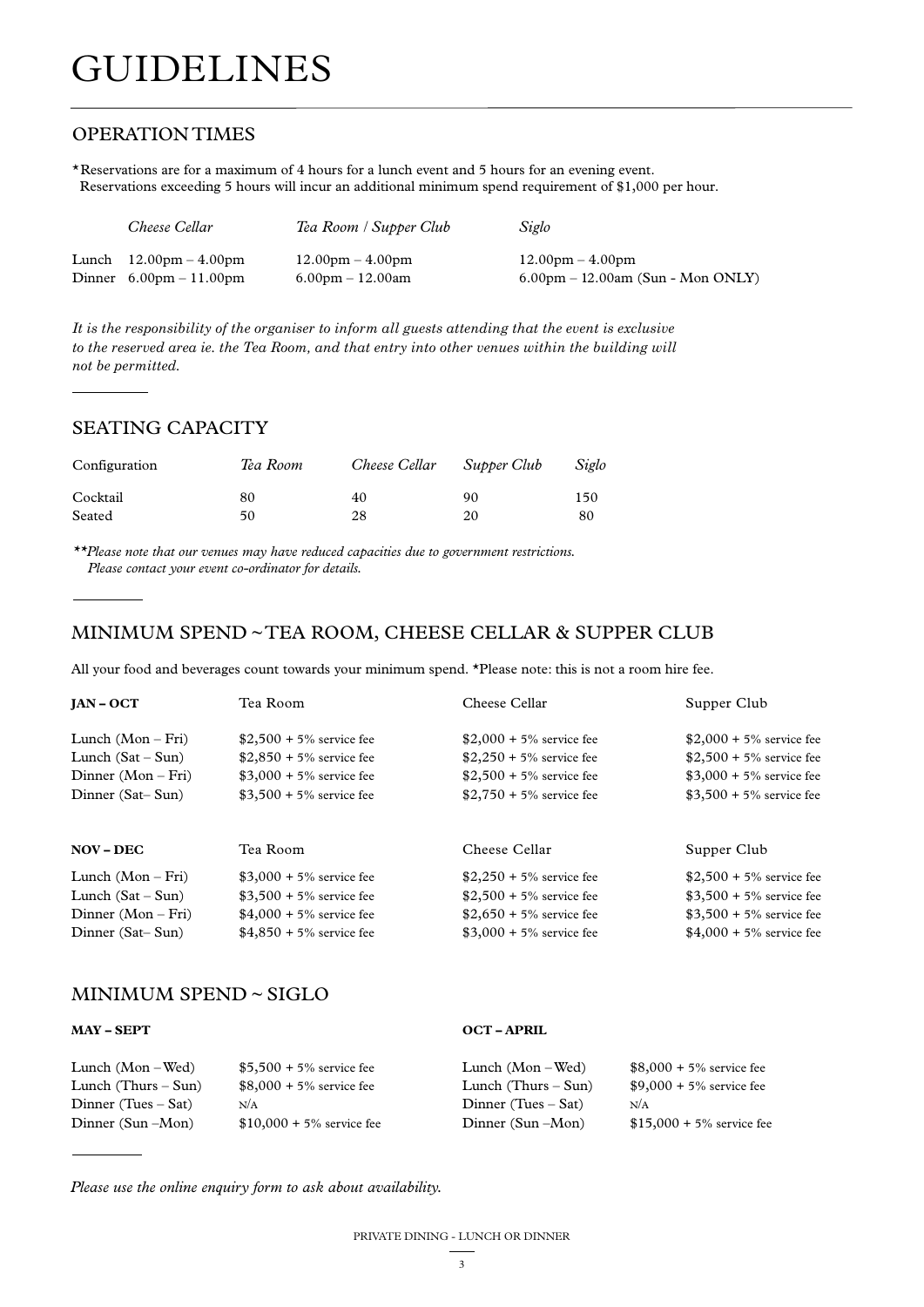### LA FAMIGLIA

### 66

## *Sharing good food & wine is an essential part of life at the European.*

This menu is reflective of our passion for these elements, lending itself to celebration and conversation shared between old famiglia and new friendships forged across the dining table.

\$95.00 per person for 3 courses \$85.00 per person for 2 courses

#### ENTRÉE

Olives Oysters, mignonette Whipped cod roe, salmon caviar, blini House salumi, pickles Buffalo mozzarella, pickled fennel, herbs

#### MAIN COURSE

Butcher's Cut, pepper sauce & mustard Grilled salmon, fennel and basil vierge

#### ACCOMPANIMENTS

Green leaf & herb salad Pomme frites

#### **CHEESE**

A selection of cheese from the Cheese Cellar

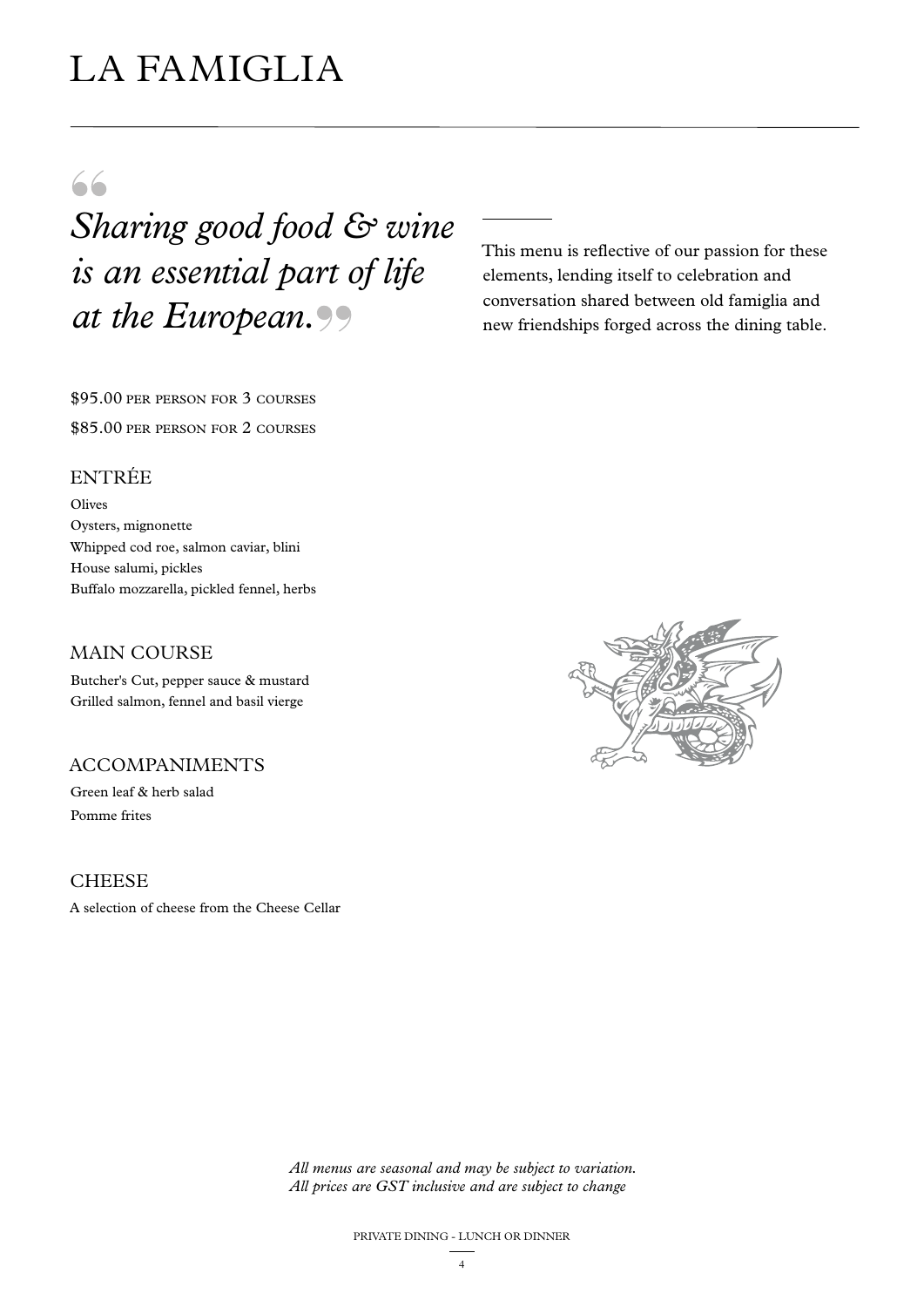## CANAPÉ MENU

*Grazing Table \$30.00 per person Canapés \$7.50 per person, per piece Tasting dishes \$15.00 per person, per piece*

#### GRAZING TABLE

House cured meats, pickles, sourdough Salmon gravlax, fennel, capers, crackers A selection of cheese from the Cheese Cellar

#### COLD

Oysters, mignonette Crostini of ricotta, broadbean, mint Whipped cod roe, caviar, blini Beef tartare, potato crisp Comté gougères, truffle aioli Proscuitto, pickled melon, lavosh Buffalo ricotta and tomato toast

#### HOT

1–2 Hour Package

Beef polpette Soft curd croquettes Baked 1/2 shell scallop, salsa verde Polenta chip, sour cream European fried chicken, dijonnaise Sicilian arancini Grilled king prawn

#### TASTING DISHES

Flathead goujons, chips, tartare sauce Pan fried sage and ricotta gnocchi, dell orto Wagyu beef burger, pickles Mushroom risotto, truffle oil Classic Reuben, Russian dressing

#### DESSERT

Vanilla crème brûlée Cinnamon sugar donuts Gelato Primavera, mini cups Mini berry cheesecake

### RECOMMENDED COCKTAIL PACKAGES

| <b>SELECT</b> | \$30.00 per person                                                                                                                                                                                                                                                                                      |
|---------------|---------------------------------------------------------------------------------------------------------------------------------------------------------------------------------------------------------------------------------------------------------------------------------------------------------|
| <b>SELECT</b> | $$45.00$ per person                                                                                                                                                                                                                                                                                     |
|               |                                                                                                                                                                                                                                                                                                         |
|               |                                                                                                                                                                                                                                                                                                         |
| <b>SELECT</b> | \$52.50 per person                                                                                                                                                                                                                                                                                      |
| <b>SELECT</b> | \$60.00 per person                                                                                                                                                                                                                                                                                      |
| <b>SELECT</b> | \$75.00 per person                                                                                                                                                                                                                                                                                      |
|               |                                                                                                                                                                                                                                                                                                         |
|               |                                                                                                                                                                                                                                                                                                         |
| <b>SELECT</b> | $$92.50$ per person                                                                                                                                                                                                                                                                                     |
| <b>SELECT</b> | $$107.50$ per person                                                                                                                                                                                                                                                                                    |
|               | 2 Cold & 2 Hot items (or Dessert)<br>3 Cold & 3 Hot items (or dessert)<br>4 Cold & 3 Hot items (or Dessert)<br>3 Cold, 3 Hot (or Dessert) & 1 Tasting Dish<br>5 Cold, 4 Hot (or Dessert) & 1 Tasting Dish<br>6 Cold, 5 Hot (or Dessert) & 1 Tasting Dish<br>6 Cold, 5 Hot (or Dessert) & 2 Tasting Dish |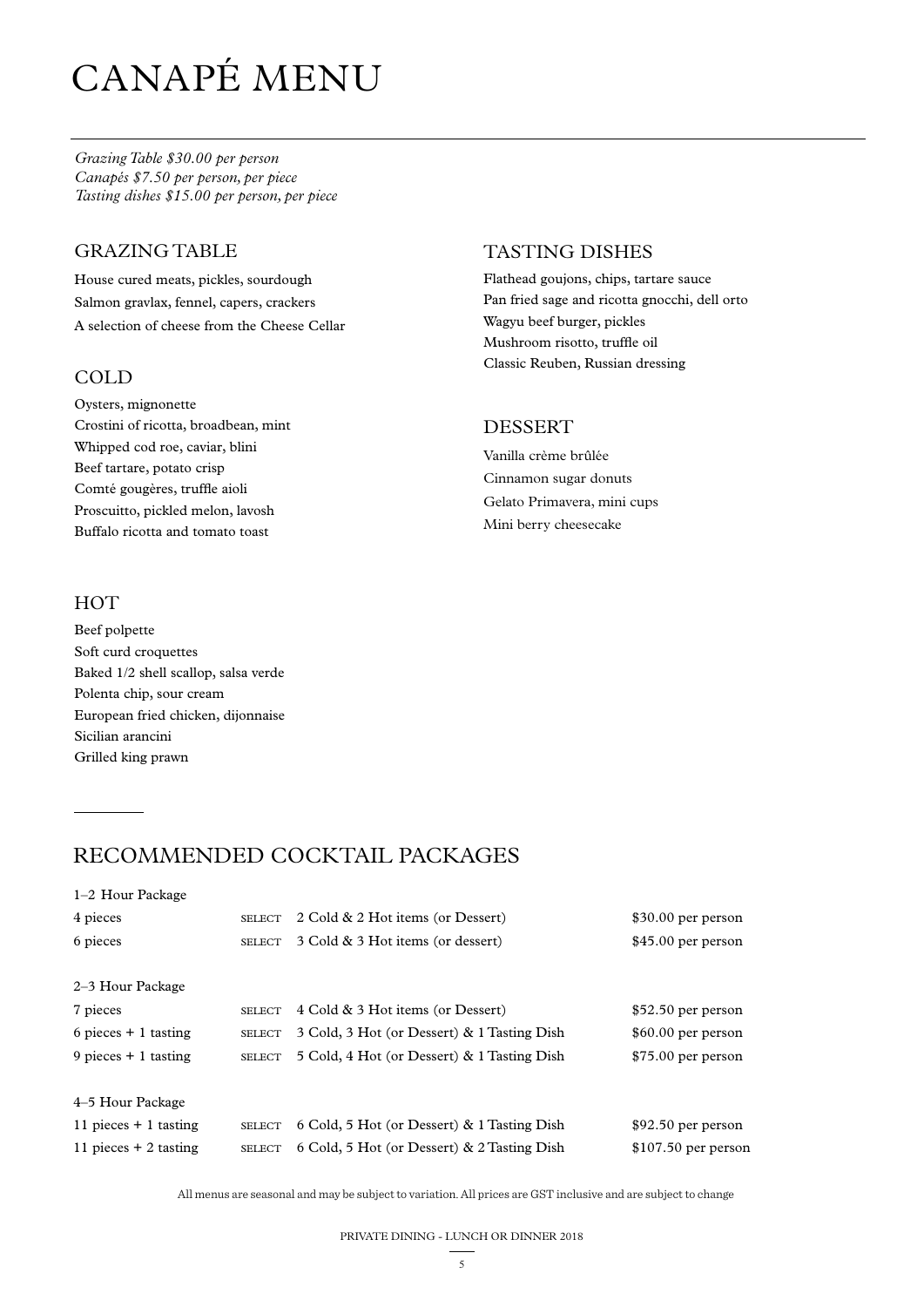## ADDITIONAL ITEMS

#### SIDE DISHES

| We recommend one side dish per 4 guests.<br>Please choose a maximum of 3 options. |         |
|-----------------------------------------------------------------------------------|---------|
| Green beans, confit shallots                                                      | \$17.00 |
| Green leaf & herb salad                                                           | \$17.00 |
| Pomme frites                                                                      | \$17.00 |
| Duck fat roasted potatoes, garlic, rosemary                                       | \$19.50 |

#### DESSERT

| PLEASE SELECT                       |         |
|-------------------------------------|---------|
| Chocolate delice, salted caramel    | \$19.50 |
| Tiramisu & amaretti espresso crunch | \$19.50 |
| Petit Fours                         | \$15.00 |

HIGH TEA \$60.00 per person to share

| Mini chicken sandwiches              |
|--------------------------------------|
| Traditional cucumber sandwiches      |
| Savoury muffin                       |
| Mini Mever lemon tart                |
| Mini ice-cream cups                  |
| Scones - cream and jam               |
| Fresh fruit                          |
| All beverages charged on consumption |

#### OCCASION CAKE (SERVED WHOLE WITH PERSONALISED PLAQUE) \$9.50 PER PERSON *Please select one option from the below.*  Dark chocolate & raspberry roulade

Flourless mandarin cake with citrus butter cream Lemon chiffon cake with lemon frosting Carrot cake with mascarpone frosting, pecan praline Red velvet with vanilla cream cheese mousse

BYO cakes \$7.50 per person

BYO cupcakes/macarons  $$5.00$  per person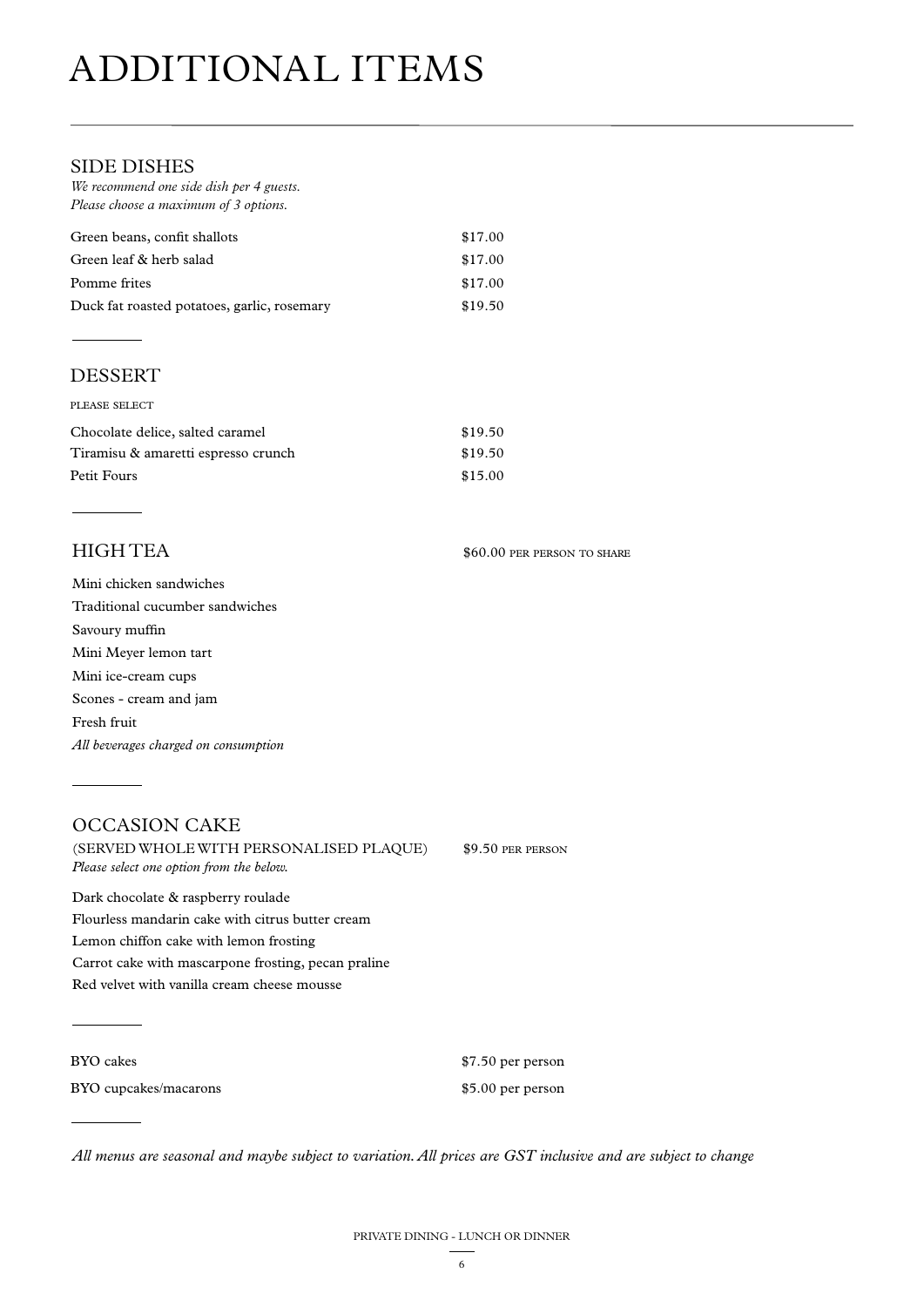## ADDITIONAL ITEMS *continued*

### KIDS MENU

please choose 2 weeks prior to your event (appropriate for children 12 and under)

2 x Courses (main course & dessert) \$45.00 PER PERSON

1 x Course (main course) \$35.00 PER PERSON

#### MAIN COURSE

please choose 1 dish 2 weeks prior to your event

Fish & chips Spaghetti & meatballs Chicken schnitzel & chips



DESSERT

A selection of gelato & sorbet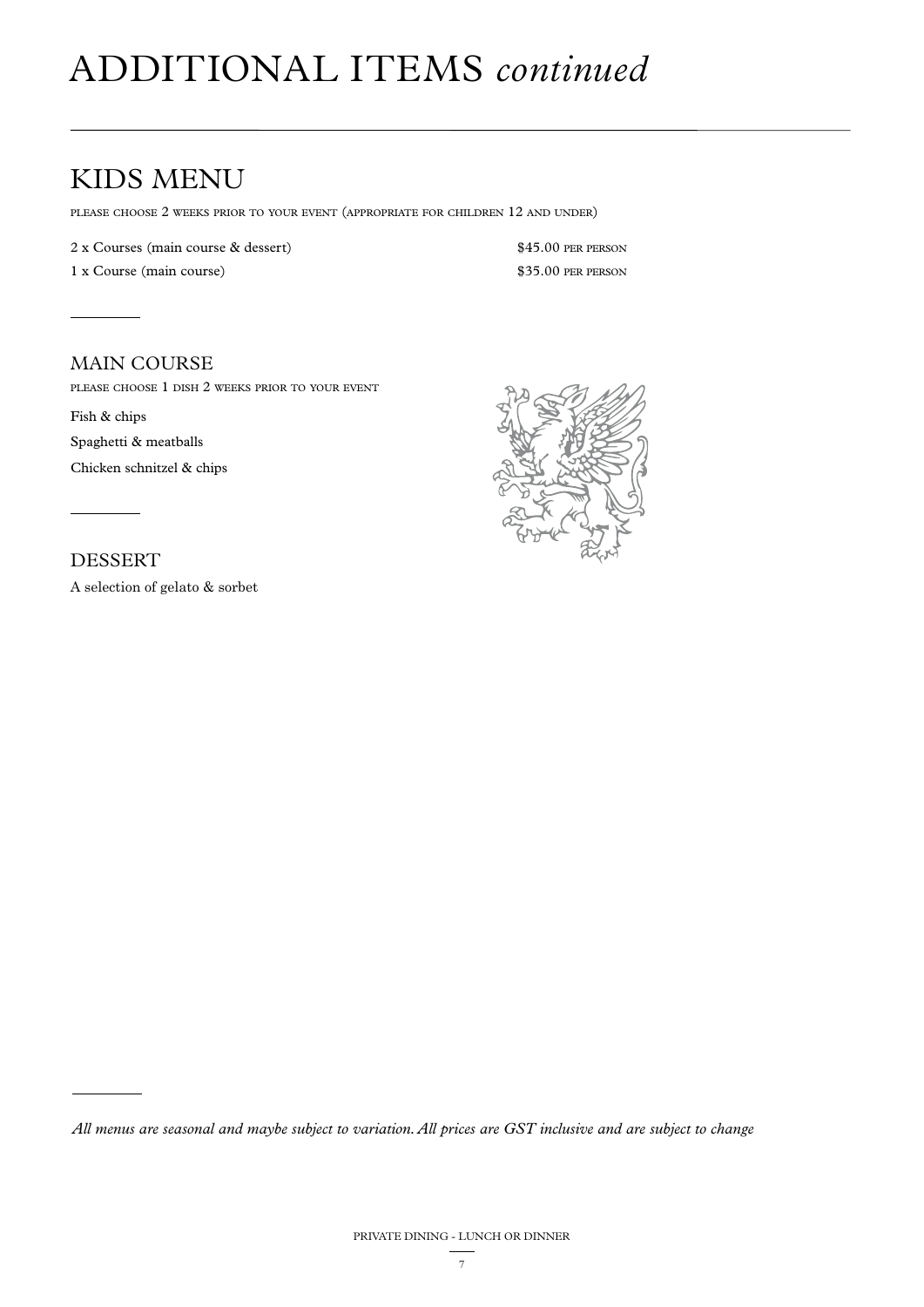#### BEVERAGES ON CONSUMPTION

Please select a sparkling, 2 white & 2 red wines.

A heavy & light beer, soft drink & mineral water will also be available.

#### SPARKLING WINE

| NV | Vallformosa MVSA Cava Brut  | Penedès, Spain         | 50  |
|----|-----------------------------|------------------------|-----|
| NV | Bellussi Extra Dry Prosecco | Valdobbiadene, Italy   | 69  |
| NV | Clover Hill Tasmanian Cuvée | Tamar Valley, Tasmania | 76  |
| NV | Veuve Fourny Grande Réserve | Champagne, France      | 150 |
| NV | Pol Roger Brut Réserve      | Champagne, France      | 188 |

#### WHITE WINE

| 2021 | Clos Clare Riesling                | Clare Valley, South Australia  | 58 |  |  |
|------|------------------------------------|--------------------------------|----|--|--|
| 2020 | Terlan Pinot Grigio                | Alto Adige, Italy              | 85 |  |  |
| 2021 | <b>Onannon Pinot Gris</b>          | Mornington Peninsula, Victoria | 58 |  |  |
| 2021 | Catalina Sounds Sauvignon Blanc    | Marlborough, New Zealand       | 53 |  |  |
| 2019 | Toolangi Chardonnav                | Yarra Valley, Victoria         | 53 |  |  |
| 2019 | Bouchard Bourgogne Blanc La Vignée | Burgundy, France               | 73 |  |  |
| 2019 | William Fèvre Petit Chablis        | Burgundy, France               | 84 |  |  |
| 2020 | Corymbia Chenin Blanc              | Swan Valley, Western Australia | 58 |  |  |
|      |                                    |                                |    |  |  |
|      | ROSE WINE                          |                                |    |  |  |

| 2020 | Triennes Rosé IGP Mediterranée | Provence, France |  |
|------|--------------------------------|------------------|--|
|      |                                |                  |  |

#### RED WINE

| 2019 | Tarrawarra Estate Pinot Noir               | Yarra Valley, Victoria            | 61 |
|------|--------------------------------------------|-----------------------------------|----|
| 2018 | Lucien Muzard Bourgogne Rouge              | Burgundy, France                  | 79 |
| 2020 | Pierre-Marie Chermette Beaujolais Griottes | Burgundy, France                  | 66 |
| 2019 | Pierre Amadieu Côtes-du-Rhône Rouge        | Rhône Valley, France              | 50 |
| 2016 | Poonawatta Four Corners Shiraz             | Eden Valley, South Australia      | 69 |
| 2019 | Parker Terra Rossa Cabernet Sauvignon      | Coonawarra, South Australia       | 68 |
| 2018 | Vasse Felix Cabernet Sauvignon             | Margaret River, Western Australia | 99 |
|      |                                            |                                   |    |

#### DESSERT WINE

| 2017 | Lions de Suduiraut Sauternes 375ml | Sauternes, France |  |
|------|------------------------------------|-------------------|--|
|      |                                    |                   |  |

*All our prices are GST inclusive. Please note that beverages are charged on consumption and that we cannot guarantee if all of the above selection is available. Where an item is not available a suitable replacement will substitute it. Vintages are subject to change.*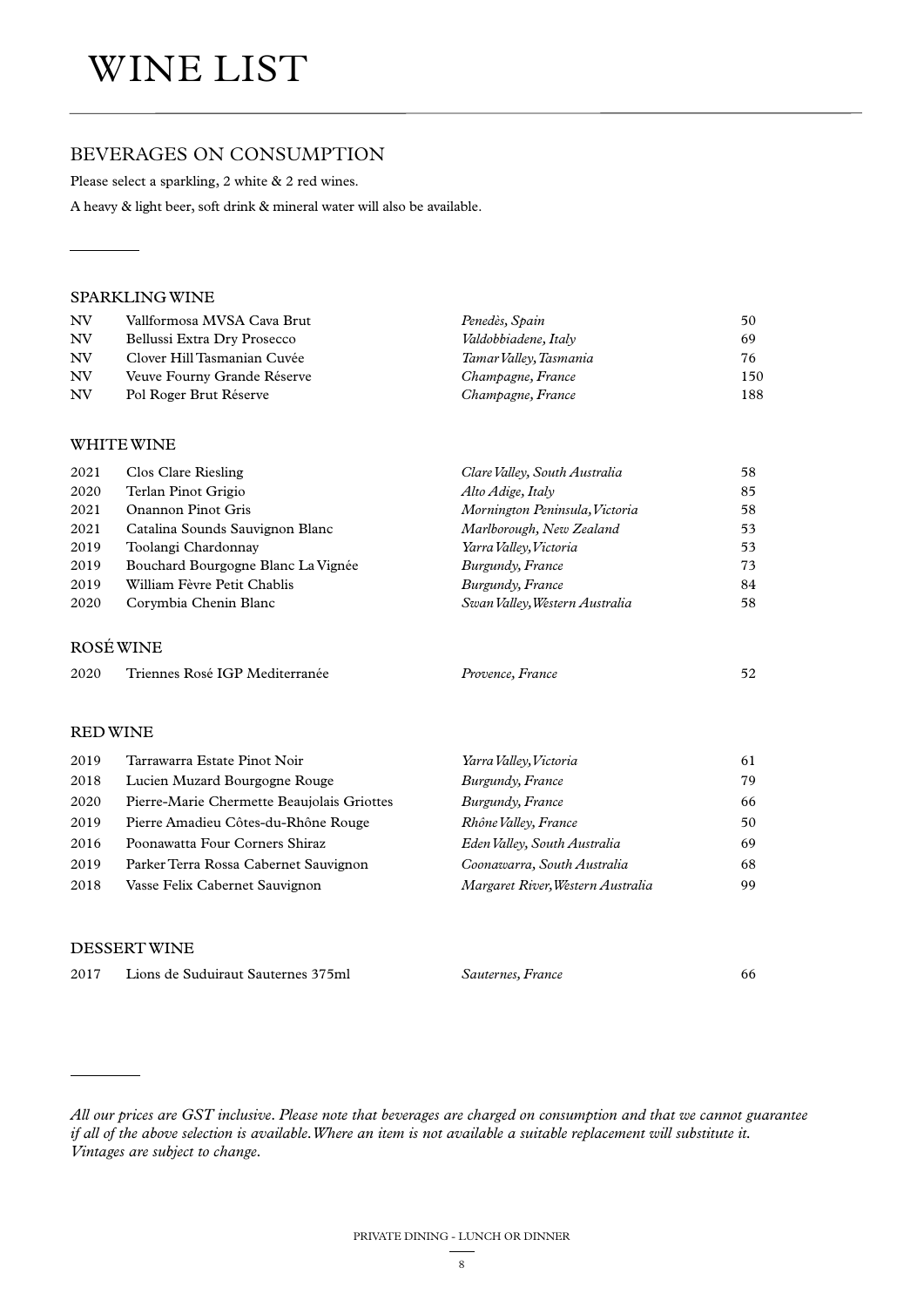## BEVERAGE PACKAGES

### **CLASSIC BEVERAGE PACKAGE**

wines are subject to change

| 2 hours | \$55.00 per person   |
|---------|----------------------|
| 3 hours | \$75.00 per person   |
| 4 hours | \$90.00 per person   |
| 5 hours | $$105.00$ per person |

#### SPARKLING WINE

| NV              | Vallformosa MVSA Cava Brut          | Penedès, Spain         |
|-----------------|-------------------------------------|------------------------|
|                 | WHITE WINE                          |                        |
| 2019            | Toolangi Chardonnay                 | Yarra Valley, Victoria |
|                 |                                     |                        |
| <b>RED WINE</b> |                                     |                        |
| 2019            | Pierre Amadieu Côtes-du-Rhône Rouge | Rhône Valley, France   |
|                 |                                     |                        |

**SUPERIOR BEVERAGE PACKAGE**

wines are subject to change

| 2 hours | \$65.00 per person   |
|---------|----------------------|
| 3 hours | $$85.00$ per person  |
| 4 hours | $$100.00$ per person |
| 5 hours | $$115.00$ per person |

Heavy & light beer, soft drink & mineral water

#### SPARKLING WINE

NV Clover Hill Tasmanian Cuvée *Tamar Valley, Tasmania* 

#### WHITE WINE

| 2021 | Clos Clare Riesling                  | Clare Valley, South Australia |
|------|--------------------------------------|-------------------------------|
| 2019 | Bouchard Pere & Fils Bourgogne Blanc | Burgundy, France              |

#### RED WINE

| 2019 | Tarrawarra Estate Pinot Noir   | Yarra Valley, Victoria       |
|------|--------------------------------|------------------------------|
| 2016 | Poonawatta Four Corners Shiraz | Eden Valley, South Australia |

Heavy & light beer, soft drink & mineral water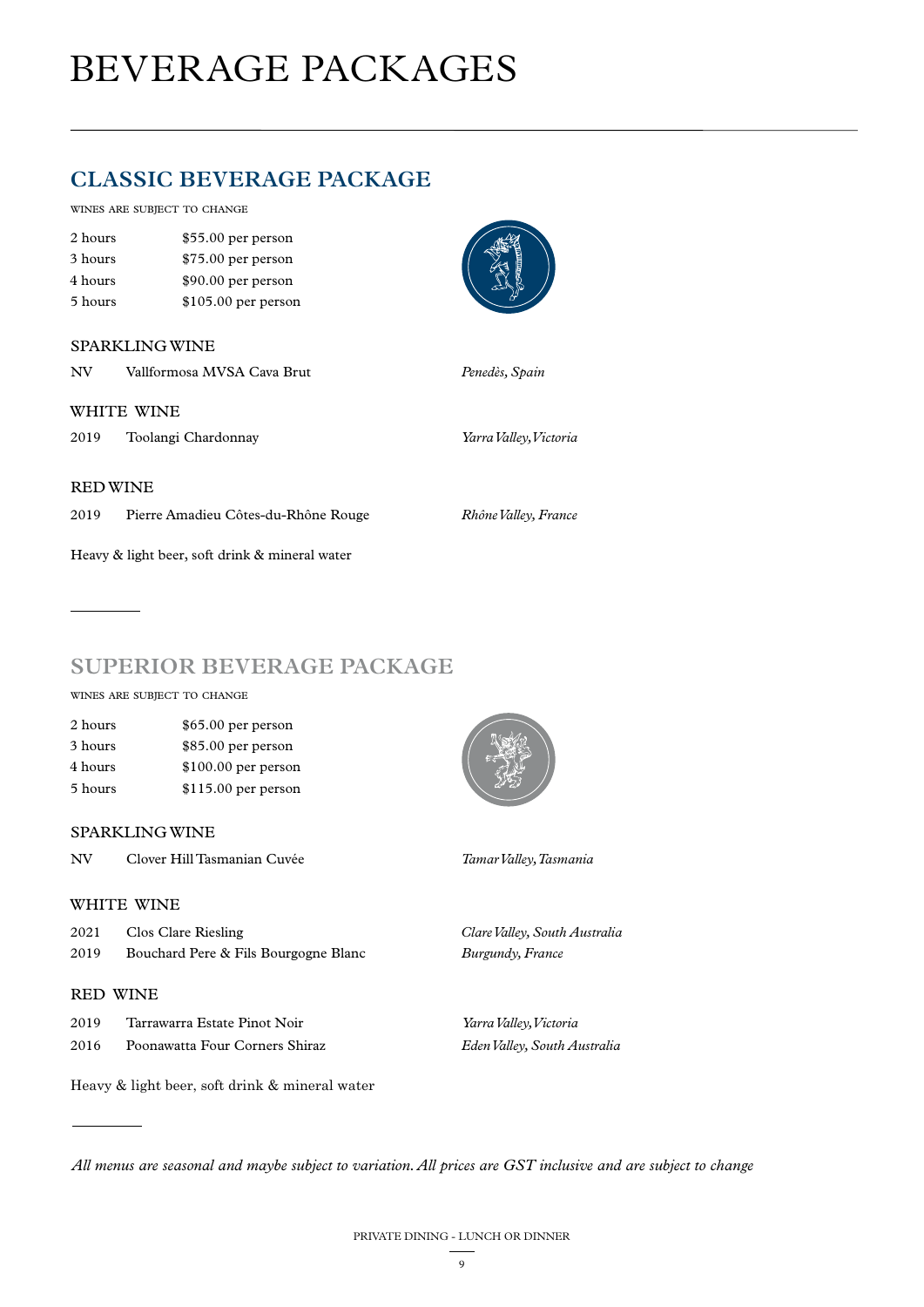## BEVERAGE PACKAGES

### **EXCLUSIVE BEVERAGE PACKAGE**

#### wines are subject to change

| 2 hours | $$95.00$ per person  |
|---------|----------------------|
| 3 hours | $$120.00$ per person |
| 4 hours | $$135.00$ per person |
| 5 hours | \$150.00 per person  |

#### CHAMPAGNE



| NV              | Veuve Fourny Grande Réserve   | Champagne, France |
|-----------------|-------------------------------|-------------------|
|                 | WHITE WINE                    |                   |
| 2020            | Terlan Pinot Grigio           | Alto Adige, Italy |
| 2019            | William Fèvre Petit Chablis   | Chablis, France   |
| <b>RED WINE</b> |                               |                   |
| 2018            | Lucien Muzard Bourgogne Rouge | Burgundy, France  |

2018 Vasse Felix Cabernet Sauvignon *Margaret River, Western Australia*

Heavy & light beer, soft drink & mineral water

### BEER

| Trumer Pils $\sim$ 4.8%          | Austria       | \$14.00 |
|----------------------------------|---------------|---------|
| Peroni Red Label $\sim$ 4.7%     | Italy         | \$11.00 |
| Sierra Nevada Pale Ale ~ $5.6\%$ | United States | \$13.00 |
| Arquiteka Cider ~ $6.6\%$        | Yarra Vallev  | \$12.50 |
| *Select a maximum of 2 options   |               |         |

## LOW ALCOHOL

| Odd Bird Blanc de Blancs by Richard Juhlin French Sparkling Wine $\sim 0\%$ | \$48.00 |
|-----------------------------------------------------------------------------|---------|
| 'NON' Non Alcoholic Wine $\sim 0\%$                                         | \$50.00 |
| Heaps Normal XPA $\sim 0\%$                                                 | \$9.00  |
| Trumer Hopfenspiel $\sim$ 2.9%                                              | \$10.00 |
|                                                                             |         |

## **COCKTAILS**

| Aperol Spritz<br>Prosecco, Aperol & Soda |                                                          | \$19.50 |
|------------------------------------------|----------------------------------------------------------|---------|
| Tom Collins                              | Tanqueray Gin, Lemon & Soda                              | \$24.00 |
| Southside                                | Tanqueray Gin, Mint & Lime                               | \$24.00 |
| Negroni                                  | Campari, Gin & Rosso Vermouth                            | \$24.00 |
| Pimms Cup                                | Pimms, Dry Ginger Ale, Lemonade, Mint, Cucumber & Orange | \$19.50 |
| Margarita                                | Tequila, Cointreau, Lime & Salt                          | \$25.00 |
| $+$ $ +$                                 |                                                          |         |

*\*Select a maximum of 2 options*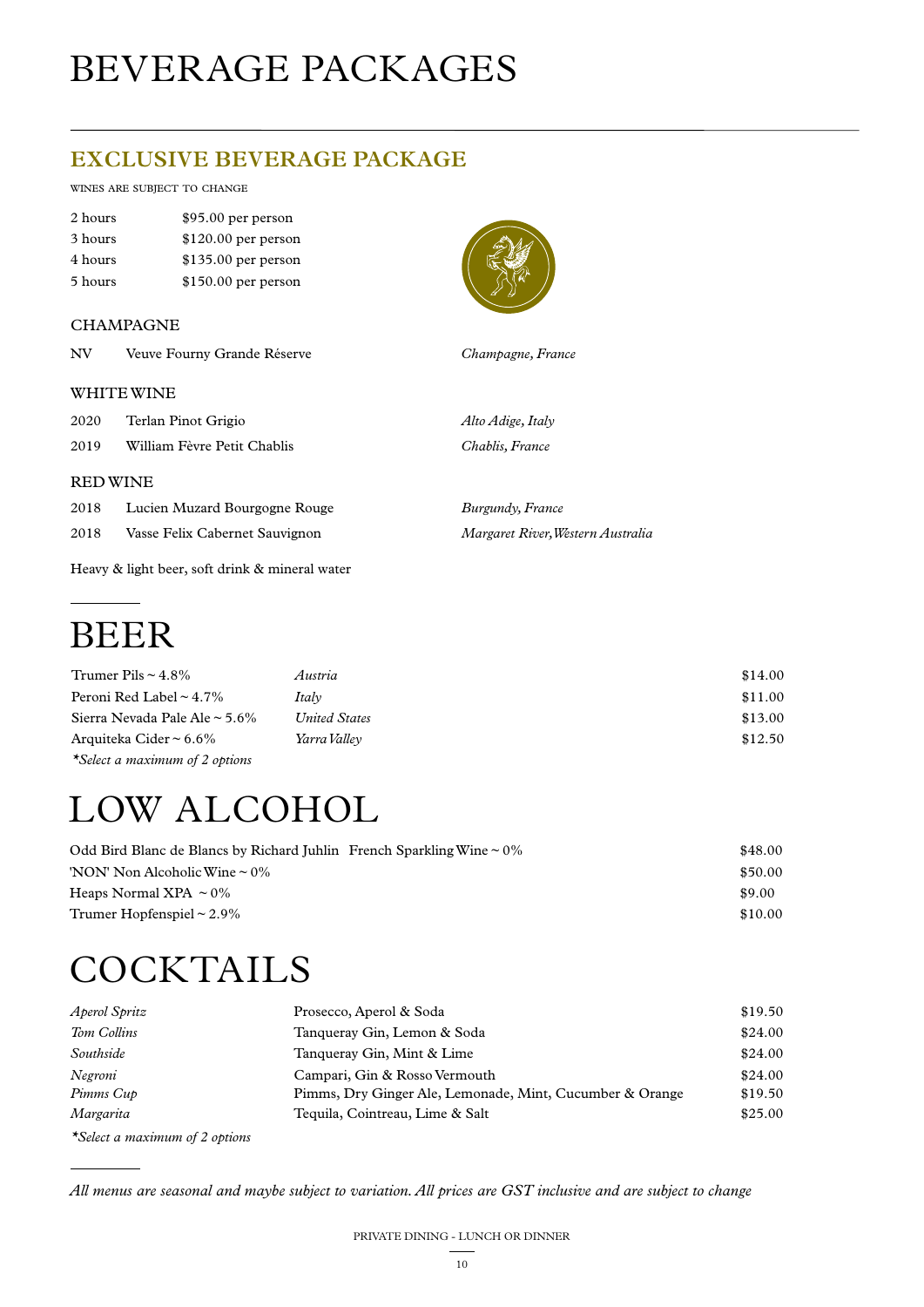## ADDITIONAL INFO



SECURE PARKING 392 Bourke Street Melbourne VIC 3000 Telephone: 03 9613 0000



FIRST PARKING 34 – 60 Little Collins Street, Melbourne VIC 3000 Telephone: 1300 178 727

### SECURE PARKING WHEELCHAIR ACCESS

There is no wheelchair access to the Tea Room, Melbourne Supper Club or Siglo. The only private room that has wheelchair access is the Spring St Grocer Cheese Cellar, which has service lifts.

### LOCATION



### AUDIO VISUAL

#### *Myles AV*

8a Abbott St Alphington VIC 3078 Telephone: 03 9499 5097

Quotes can be provided on request (not included in the minimum spend)



### FLOWERS

*The Road Stall*

We recommend Flowers by The Road Stall 0459 737 855 or events@theroadstall.com.au (our in house florist)

**VIEW WEBSITE** 





**U** CLICK ON MAP



#### PLEASE REFER TO THESE LOCATIONS IN YOUR INVITATIONS:

• TEA ROOM: Adjacent Melbourne Supper Club Level 1/161 Spring St Melbourne VIC 3000 • SPRING STREET GROCER CHEESE CELLAR: Basement, 157 Spring St Melbourne VIC 3000 • MELBOURNE SUPPER CLUB: Level 1/161 Spring St Melbourne VIC 3000 • SIGLO (above the Melbourne Supper Club): Level 2/161 Spring St Melbourne VIC 3000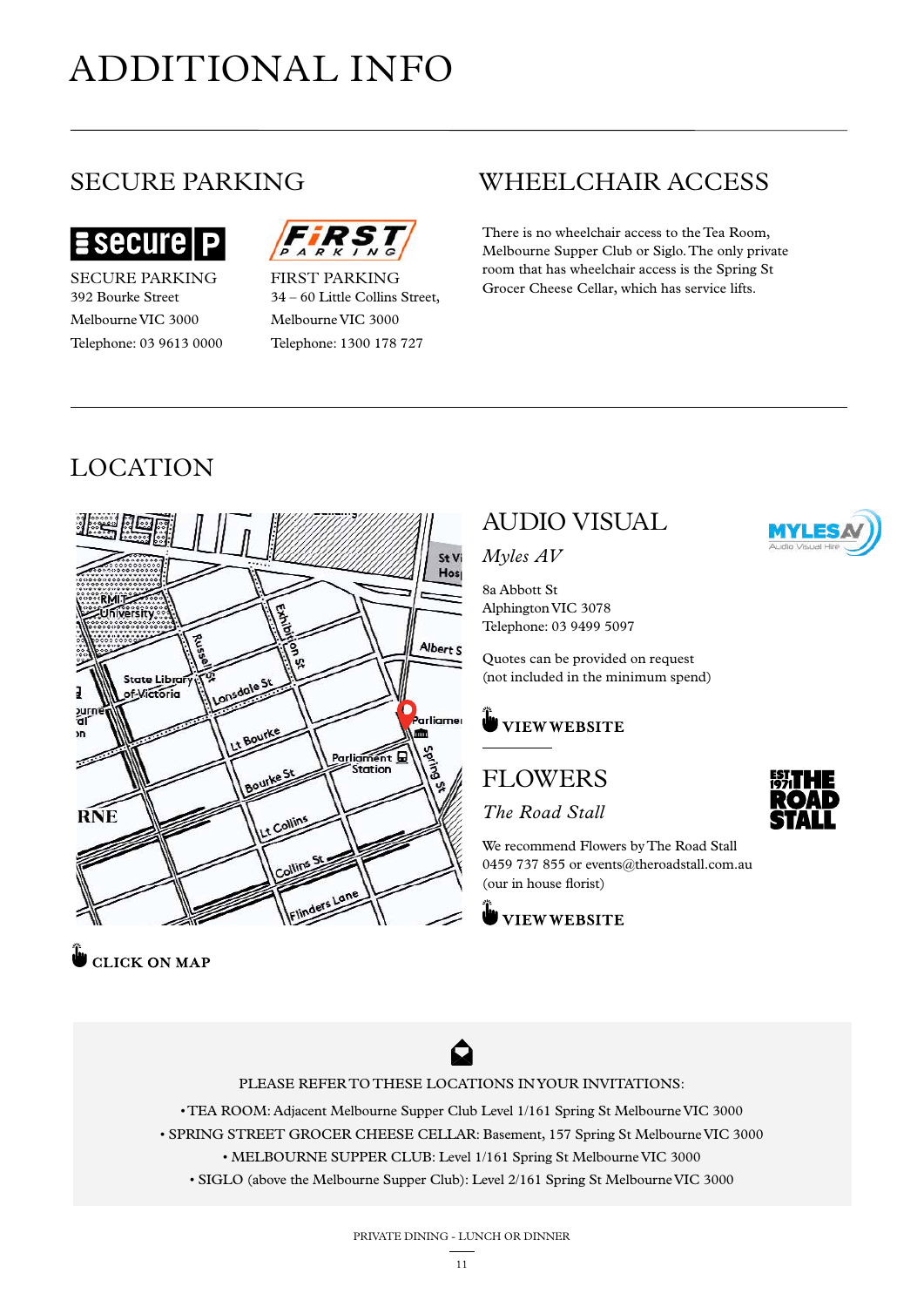## BOOKING CONFIRMATION

| Today's Date:                    |              |             |                               | Business Hours Nº:    |  |  |
|----------------------------------|--------------|-------------|-------------------------------|-----------------------|--|--|
| Event Organisers Name:           |              |             |                               | Mobile $N^{\circ}$ :  |  |  |
| <b>Reservation Date:</b>         |              |             |                               | Email Address:        |  |  |
| Contact for the event:           |              |             |                               | Postal Address:       |  |  |
|                                  |              |             |                               |                       |  |  |
|                                  |              |             |                               |                       |  |  |
| Approximate Number of Guests:    |              | Start Time: |                               | End Time:             |  |  |
| I'm booking the following event: | $\Box$ Lunch |             | $\Box$ Dinner $\Box$ Cocktail | $\Box$ Wedding Other: |  |  |
| Room / Area:                     |              |             |                               |                       |  |  |
|                                  |              |             |                               |                       |  |  |

#### BOOKINGS & CONFIRMATION

Bookings are accepted on a "first come, first served basis", so if your initial inquiry was for general information, we do highly recommend that you check the availability of dates before returning the confirmation sheet.

Bookings cannot be confirmed until this form has been completed and signed and the deposit has been made.

#### RESTAURANT RIGHTS

Save for any negligence on its behalf, the European / MSC/ CWS/ Siglo/ Tea Room accepts no responsibility or liability for any loss or damage to any property belonging to the client or the client's guests. We reserve the right in our absolute discretion to exclude or remove any undesirable persons from the function or premises without liability. The client shall conduct the function in an orderly manner and in full compliance with the rules of the management and in accordance with all applicable laws. All items and equipment must be bumped out at the conclusion of the event. The venue accepts no responsibility for any items left behind. At the conclusion of your event, your account will need to be finalised by credit card or cash. All guests will be required to vacate the venue and it is the responsibility of the organiser to inform all guests attending that the event is exclusive to the reserved area ie. The Tea Room and that entry into other venues are not permitted. Please note that we require menu selections as soon as possible. If menus are not selected with two weeks prior to your event, the 'chef's choice' menu will be allocated.

All prices are inclusive of GST. These prices are subject to change at management's discretion.

#### CONFIRMATION & PAYMENT

For all catering, including beverage packages (if applicable), we require notification for the confirmed number of guests no later than 48 hours prior to the event. Once confirmed, this will be the minimum number catered and charged for. Any additional guests will be charged accordingly.

A 5% service fee applies to all event bookings.

*Balance of Payment is required at the close of your event unless otherwise arranged with a Functions manager.*

*Please note: If payment is made after the date of the event, a 5% surcharge to the total bill will apply.*

My signature confirms that I have read and understood the terms and conditions as stated above and will adhere to them.

| Signature: | Date: |
|------------|-------|
|            |       |